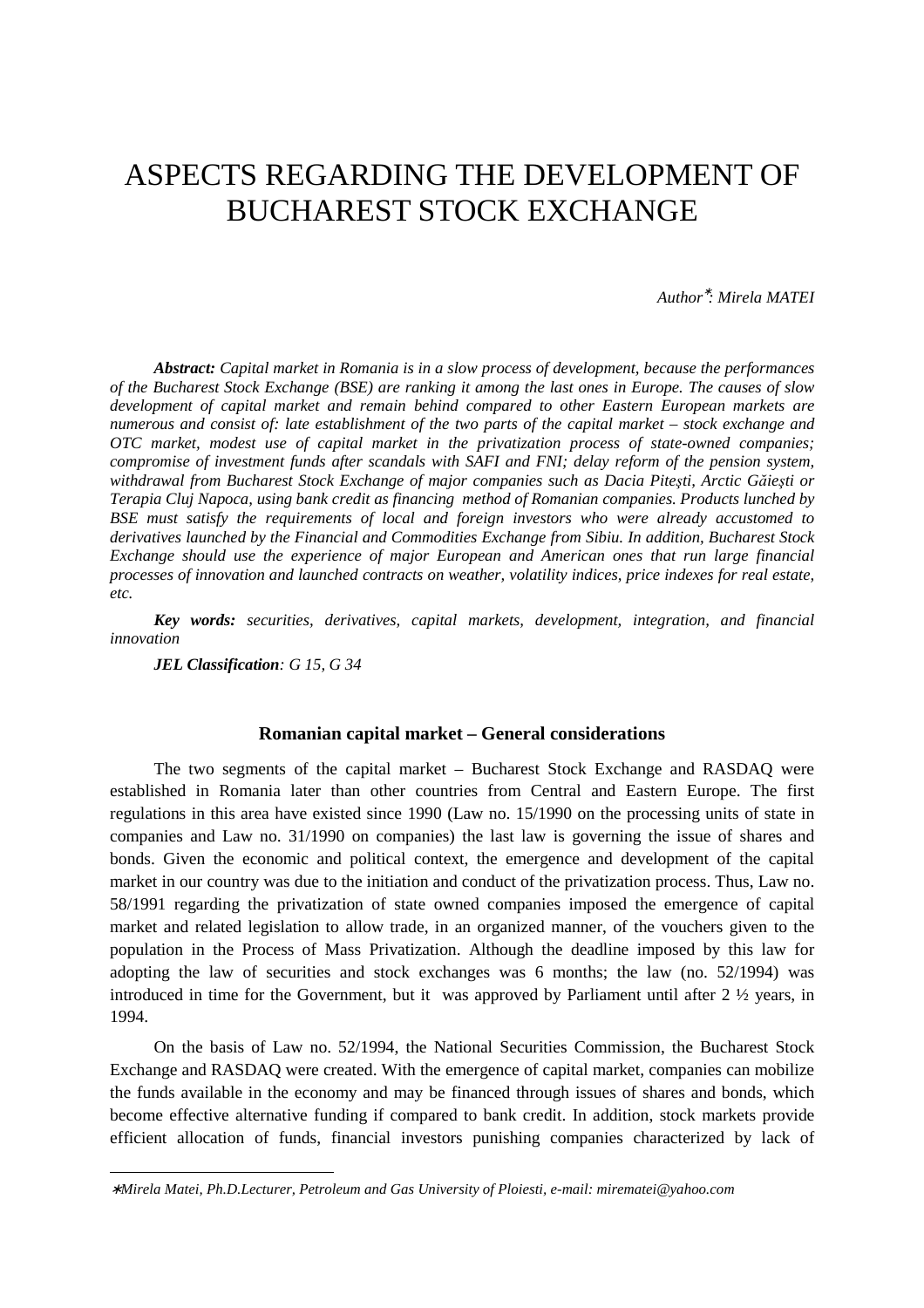efficiency or reduced profitability. Thus, the economic situation of companies is reflected in the market price of shares listed at stock exchange and is influencing investors' interest not only for existing securities, but for shares and bonds subject to public primary offers. Some offers of bonds issued by private companies were not successful due to the high degree of indebtedness of the issuing companies. These examples illustrate the exigent operation a capital market and rational attitude of investors. In addition, stock-market indexes, calculated by the capital market institutions or brokerage firms, are important tools used by investors in evaluating the performance of securities and management of portfolios of financial securities.

Since the set up, Bucharest Stock Exchange and RASDAQ - the two fundamental institutions of capital market in Romania - have gone several steps to adapt to market requirements and international standards. As a result of progress in the field of information and communication technology (ICT), capital market activity in Romania has been computerized since the beginning of its establishment. Thus, although BSE has made initial transactions in the classical system by brokers meeting in the pit; at present, transactions are conducted in the electronic system. RASDAQ market, since its establishment, was an electronic market. Therefore, information technology and communications allowed for "burning" some development's stages of stock exchange activity in our country and the alignment with the practices of major European and American stock exchanges.

Following the trend recorded worldwide in the financial field - consolidation through mergers and acquisitions - in 2005, Bucharest Stock Exchange and RASDAQ have merged. Instead, the merger between BSE and Financial and Commodities of Sibiu has not occurred, the two exchanges trying to start some process of development on their own and collaboration with other foreign exchanges. In this respect, we mention the collaboration between BSE and the Vienna Stock Exchange, with the result of the launch ROTX index that is calculated based on 6 blue-chips listed on BSE. In this way, data from Romanian stock exchange market become accessible to Austrian and European investors.

# **Evolution and structure of the Bucharest Stock Exchange**

The development of the Romanian capital market is influenced both by improving legislation in this area, which was aligned to the European Union standards and the diversification of securities launched (futures contracts, options, preference rights), that are in dramatic extension. In this respect, we mention the legislative changes and the Bucharest Stock Exchange's concern for stability of the capital market, resulting in reducing the number of listed companies, withdrawing the companies that have not complied the exchange regulations. Also, in some cases, major shareholders have wanted a change in company regime, moving from an open company (listed on the exchange) in a closed society, especially in the situation of companies with foreign capital. However, the volume of transactions are conducted on an upward trend (Figure 1) in the period 1995-2007, although there have been years in which the value of transactions fell down. In this context, years 1998 and 1999 are remarked because, the decrease of GDP, influenced by the weak economic situation, put the fingerprint on stock activity (compared with 1997, the volume of transactions with shares in 1998 decreased by 5% and in 1999 by nearly 30%).

Despite oscillations on short term, we notice the boom of stock exchange's activity since 2000, the annual growth rate are impressive, especially as, during this period, the inflation cut down, and consequently the registered increase is real.

In the first phase, 1995-2001, due to permissive legislation and to the desire to win immediately, the number of brokerage companies was relatively high in relation to market requirements and criteria for their effectiveness. Subsequently, the National Securities Commission and the Bucharest Stock Exchange, in order to improve the quality of capital market, resorted to reducing the number of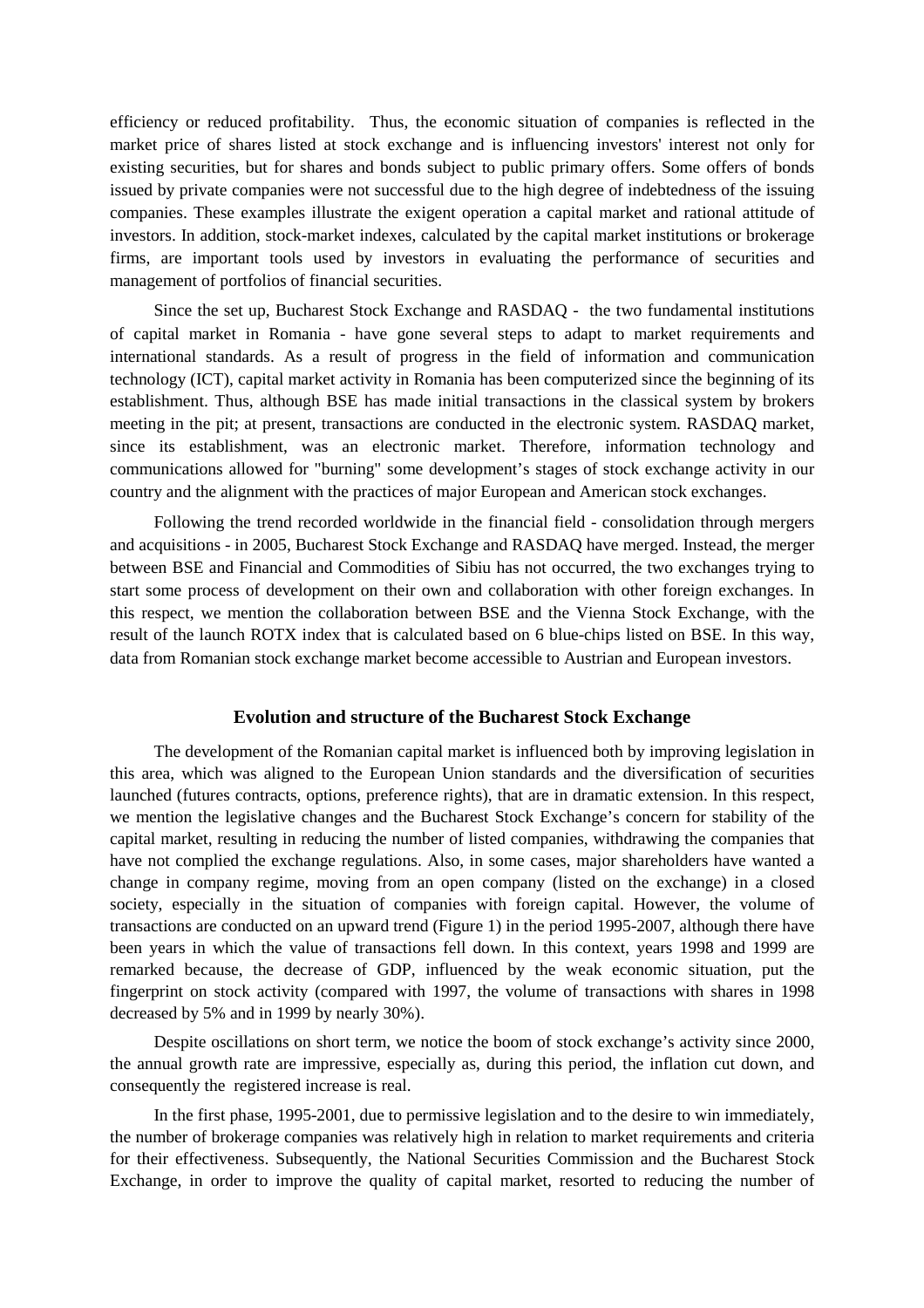brokerage companies operating in this market, excluding the inefficient ones from the point of view financial capital and intermediate transactions. This measure ensured the access to the most important component of the capital market, only the big brokerage firms, having financial resources and qualified personnel, helped to strengthen the market. Scandal of shares` theft, offence committed by some employees of brokerage firms that took advantage of the lack of information to individuals who have obtained the shares through the Mass Privatization Program, was another factor that contributed to the disappearance of many brokerage companies.



*Source: www.bvb.ro.* 

Decrease in the number of intermediaries led to an increase in the volume of transactions concluded by a brokerage company. According to data presented in Table 1, one may observe not only increasing number of shares traded, but also increasing average volume of transactions and average value of a transaction intermediated by a brokerage company.

# **Table 1**

| Year | <b>Value</b><br>thousands RON | No. of<br>companies<br>listed | No of<br>brokerage<br>companies | No of shares<br>traded | No of transactions |
|------|-------------------------------|-------------------------------|---------------------------------|------------------------|--------------------|
| 1995 | 250                           | 9                             | 28                              | 42761                  | 379                |
| 1996 | 1520                          | 17                            | 62                              | 1141648                | 17768              |
| 1997 | 194590                        | 76                            | 133                             | 593893605              | 609651             |
| 1998 | 184650                        | 126                           | 173                             | 986804827              | 512705             |
| 1999 | 138915                        | 127                           | 150                             | 1057558616             | 415045             |
| 2000 | 184292                        | 114                           | 120                             | 1806587265             | 496887             |
| 2001 | 381277                        | 65                            | 110                             | 2277454017             | 357577             |
| 2002 | 709800                        | 65                            | 75                              | 4085123289             | 689184             |
| 2003 | 1006271                       | 62                            | 73                              | 4106381895             | 440084             |
| 2004 | 2415044                       | 60 <sup>l</sup>               | 67                              | 13007587776            | 644839             |
| 2005 | 7809734                       | 64                            | 70                              | 16934865957            | 1159060            |
| 2006 | 9894294                       | 58                            | 73                              | 13677505261            | 1444398            |
| 2007 | 13802681                      | 59                            | 73                              | 14234962355            | 1544891            |

# **The main stock exchange indicators in the period 1995-2007**

*Source: www.bvb.ro.* 

The development of capital market and the investors` increased interest in Romanian securities are reflected in the intensification of activity in the stock exchange and in increasing volume of transactions especially after 2000. Thus, only in the period 2000-2006 we are registering a growth of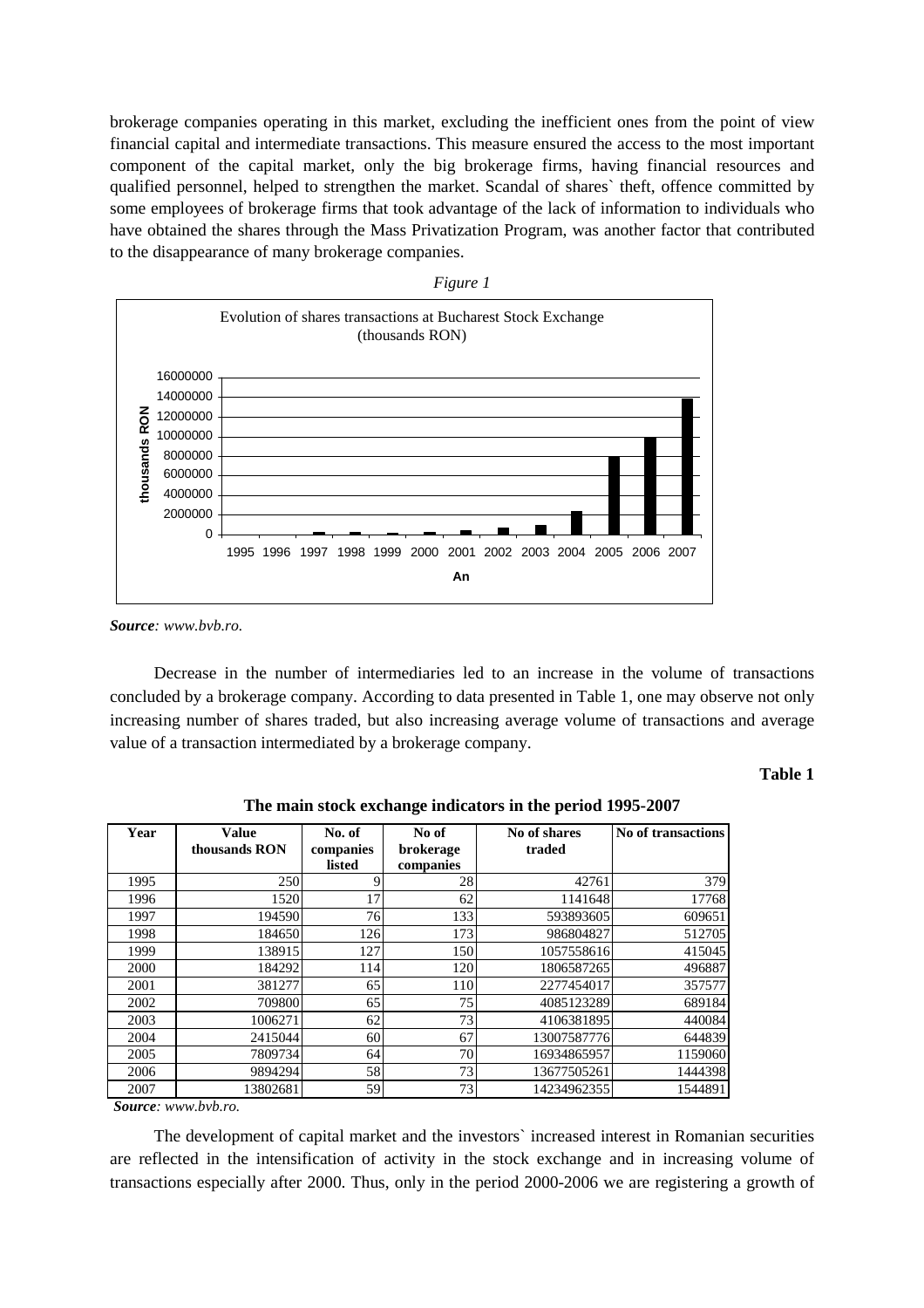32.5 times of the total value traded at the Bucharest Stock Exchange (listed and unlisted shares and bonds), from 93.24 million Euros to 3030.37 million Euros; the main part of these transactions are done with shares of companies listed. Intensification of transactions has increased securities prices, a fact highlighted by increase in the indicators value like PER (price earning ratio), market price/nominal value and by decrease in dividend yield, as a result of the table 2.

## **Table 2**

| Year | <b>PER</b> | Market price / nominal value | Dividend yield |
|------|------------|------------------------------|----------------|
| 2000 | 3.98       | 0.41                         | 7.48           |
| 2001 | 4.92       | 0.45                         | 6.70           |
| 2002 | 9.12       | 0.84                         | 4.97           |
| 2003 | 13.10      | 1.01                         | 2.00           |
| 2004 | 35.18      | 2.29                         | 1.45           |
| 2005 | 24.05      | 3.28                         | 0.92           |
| 2006 | 18.03      | 2.72                         | 1.72           |
| 2007 | 19.37      | 3.05                         | 2.16           |

**Evolution of some indicators in the period 2000-2006** 

*Source: www.bvb.ro.* 

This trend of course increases and PER values is recorded for the most traded shares from BSE, too.

# *Shares and preference rights*

Until 2006, shares listed at the BSE were structured in two categories: second category or basic category and first category. The criteria for access to the two categories focused on elements such as capital, profitability and features regarding the companies` economic activities for a certain period of time. Subsequently, BSE introduced the PLUS or more transparency category, in an attempt to promote and develop the principles of corporate governance in our country. Companies listed in this category had to meet certain conditions with respect to information to shareholders, the rights of minority shareholders and capital increases. In one form or another, many of the provisions of the Code of transparency promoted by BSE have been taken after 2002, in the capital market law. Today, by introducing new stock exchange code, the structure of BSE was changed, and there are three categories: first, second and third.

During 1995-2007, we remark a concentration of the market, both in terms of issuing companies and brokerage companies. The concentration is higher for the shares listed in the sense that certain shares have significant weight of total transactions. Analysis of data regarding the transactions conducted at BSE shows a strong concentration level for the first category, remarking here the two banks - Transilvania Bank and the Romanian Development Bank. Also, one notes a growing interest of investors in shares issued by the two banks. In addition to these securities, one should note the interest of investors for certain blue-chips (like SNP Petrom, ALRO, Biofarm etc.) due to some events such as the privatization process, revaluation of fixed assets, capital (equity) increase through incorporation of reserves, etc.

Generally, one may notice the interest of investors for shares issued by the five financial investment companies, a fact explained by the reduced risk that accompanies these securities as a result of highly diversified portfolios held by these companies. In addition, dividends distributed fueled investors' appetite for these blue chips. All these led to an increase in average rates, with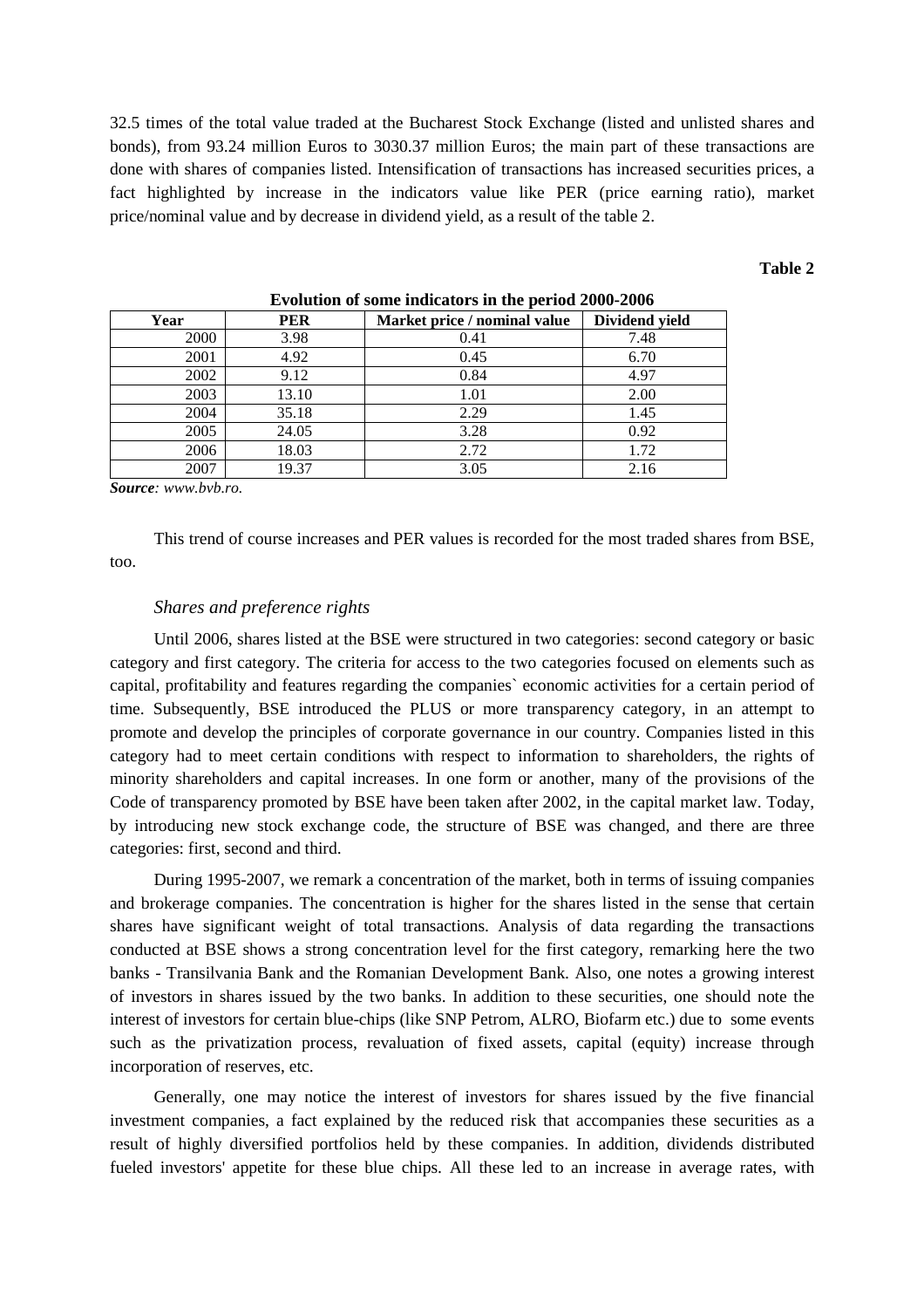increase of PER. In fact, among securities listed at the BSE, the shares issued by financial investment companies registered the most spectacular rate increases. This fact was reflected in the growth and the BET-FI index (based on the price of shares issued by the five financial investment companies), its variations exceeding the modification of the BET index and BET C index.

## **Table 3**

| Year | BET     | <b>BET C</b> | <b>BET FI</b> |
|------|---------|--------------|---------------|
| 2000 | 544.72  | 510.81       | 1236.84       |
| 2001 | 754.85  | 486.07       | 2700.72       |
| 2002 | 1659.06 | 1103.12      | 6015.22       |
| 2003 | 2171.88 | 1390.38      | 8014.17       |
| 2004 | 4364.71 | 2829.45      | 17289.87      |
| 2005 | 6586.13 | 3910.88      | 47588.76      |
| 2006 | 8050.18 | 5025.08      | 63011.74      |
| 2007 | 9825.38 | 6665.47      | 78669.68      |

**Evolution of indexes calculated by the Bucharest Stock Exchange** 

 *Source: www.bvb.ro.* 

A separate category is the unlisted companies category. The number of these companies has increased after 2000 as a result of the massive withdrawal that characterized the Bucharest Stock Exchange during this period. Given the characteristics of issuers, investors' interest in these companies fell, one of the explanations being the emergence of new investment instruments in BSE - bonds, preference rights and allocation rights (Table 4).

**Table 4** 

# **Evolution of transactions with shares issued by unlisted companies (2000-2007)**

|      |                                      |                                                                      | millions euro                                                         |
|------|--------------------------------------|----------------------------------------------------------------------|-----------------------------------------------------------------------|
| Year | Total value of BSE's<br>transactions | Value of transactions with<br>shares issued by unlisted<br>companies | Weight of transactions with<br>shares issued by unlisted<br>companies |
| 2000 | 93.24                                | 0.77                                                                 | 0.83                                                                  |
| 2001 | 148.55                               | 1.115                                                                | 0.75                                                                  |
| 2002 | 222.67                               | 8.18                                                                 | 3.67                                                                  |
| 2003 | 273.20                               | 15.34                                                                | 5.61                                                                  |
| 2004 | 667.81                               | 3.71                                                                 | 0.56                                                                  |
| 2005 | 2193.80                              | 25.06                                                                | 1.14                                                                  |
| 2006 | 3030.37                              | 4.72                                                                 | 0.16                                                                  |
| 2007 | 4395.17                              | 19.20                                                                | 0.43                                                                  |

 *Source: Own calculation on primary data from BSE.* 

# *Preference and allocation rights*

As a novelty item, we note the trading of preference rights since 2005. The first preference rights are traded on the BSE, being issued by Impact Company from Bucharest; in the period 17-21 January 2005. About 6% of the total number of rights in circulation was traded, at prices ranging between 660 and 770 lei (ROL), closed to their theoretical value, however, which shows the interest of investors in these financial instruments. The reduced rate of trading for these securities is explained by the spread between the market value (over 6500 ROL) and the nominal value (for 2000 only ROL). Although the amount of transactions for these securities is pretty low, the listing of these preference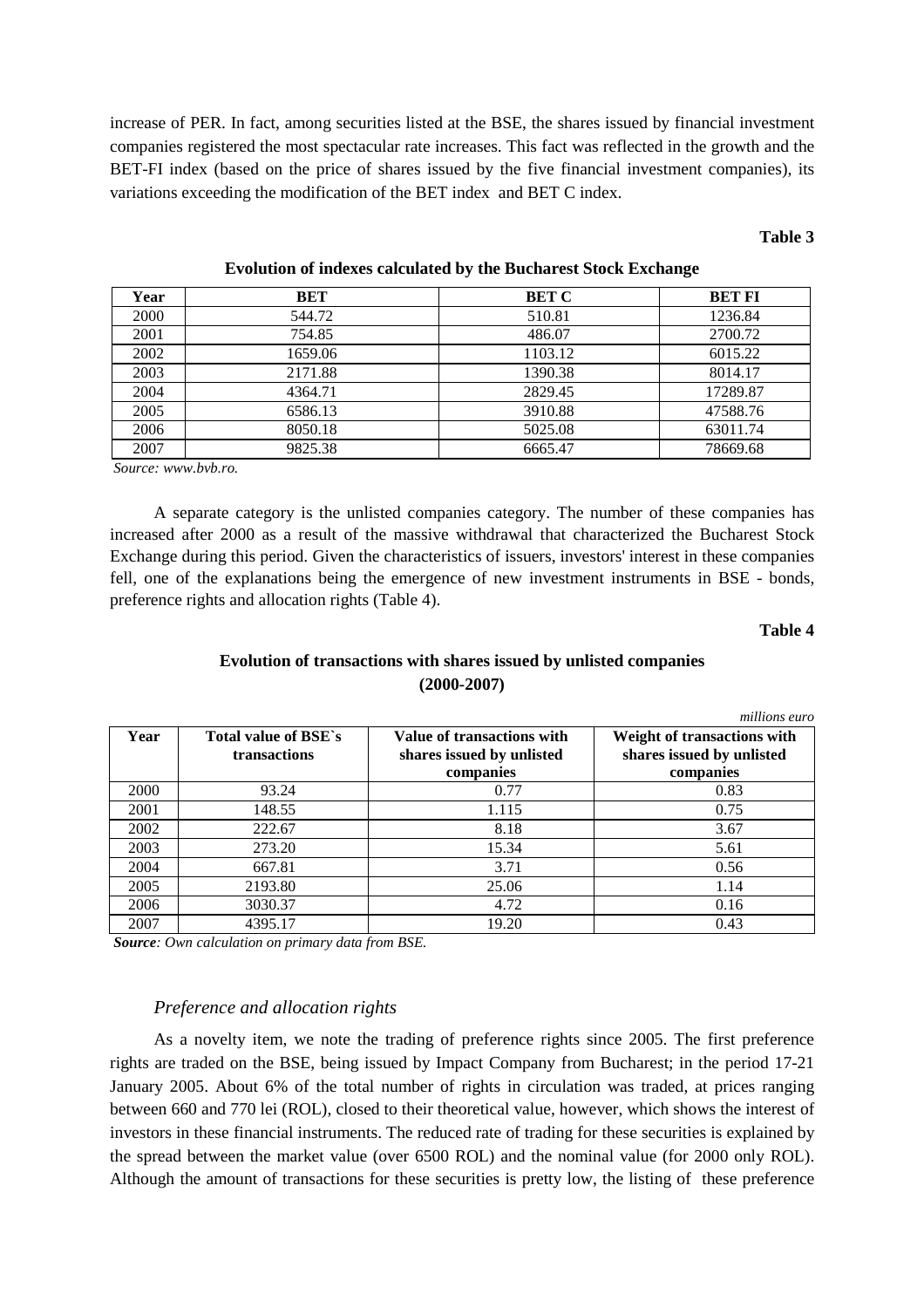rights at the exchange shows the importance of capital increase for listed companies as a mechanism for financing economic activity. These rights are used to remove the effects of dilution specific to capital increase, but their trading provides information on the interest of investors in new shares issued or in speculative activities.

Allocation rights and preference rights are considered primary securities and they have a limited lifetime. The first allocation rights were traded at the BSE at the end of 2007 and they accompanied the issue of shares by Transgaz to increase capital. These rights allow for fructification of subscriptions made until the listing of shares purchased at the BSE.

# *Bonds*

The capital market in Romania is a market of shares, while the bonds market is in a process of development, a phenomenon specific to the countries of Central and Eastern Europe. Although the legal provisions regarding bonds have been issued since 1990 (Law no. 31/1990 on companies), the first bonds issue occurred quite late and the interest in bonds has intensified since 2001. The first bond issue was made by Siderca SA Călăraşi, in 1997. The bonds were guaranteed (with assets of the company), registered and convertible (4 shares for a debenture), but they were not listed on any regulated capital market. The offer was successfully completed, but at the term of payment, the company had financial difficulties and failed to cover liabilities for all bond investors. The bonds matured in the course of 2000, and the company failed to repay the entire loan debt.

In 2000, International Leasing Company from Bucharest, a private company with Romanian capital, issued 88,000 guaranteed bonds (convertible, nominative and dematerialized), which brought a yield of 60% per year through interest paid quarterly. In 2002, International Leasing launched a new issue of guaranteed but nonconvertible bonds.

| Year | No of trading | No of transactions | No of bonds | <b>Value of</b> | No. of issuers | No. of new issues |
|------|---------------|--------------------|-------------|-----------------|----------------|-------------------|
|      | sessions      |                    | sold        | <b>bonds</b>    |                | listed            |
|      |               |                    |             | <b>RON</b>      |                |                   |
| 2001 |               |                    | 45          | 481             |                |                   |
| 2002 | 247           | 10                 | 59050       | 782679          |                |                   |
| 2003 | 241           | 39                 | 187870      | 17135352        | 10             | 8                 |
| 2004 | 253           | 1116               | 530466      | 289794852       | 22             | 16                |
| 2005 | 247           | 394                | 39101       | 127369059       | 19             | 6                 |
| 2006 | 248           | 570                | 3917457     | 985517593       | 19             |                   |
| 2007 | 250           | 268                | 6.652.467   | 794335511       | 22             | 11                |

## **Elements of bond market**

 *Source: www.bvb.ro.*

The development of bond market after 2000 and issuers' desire to attract many investors took to the listing of bonds at the BSE. While insignificant at first, the exchange bonds known increases in value and share of total transactions conducted on BSE.

Among the issuers of corporate bonds, it is noted increasing interest of financial institutions for this form of financing. Thus, some banks and leasing companies – Reconstructions and Development Bank, Raiffeisen Bank, Finansbank, BCR Leasing, International Leasing, TBI Leasing have used the bond loans to finance their activities. Year 2004 is a reference year for the bond market because the issuance of the three banks was above 56 million euros, compared to the total amount of 32 municipal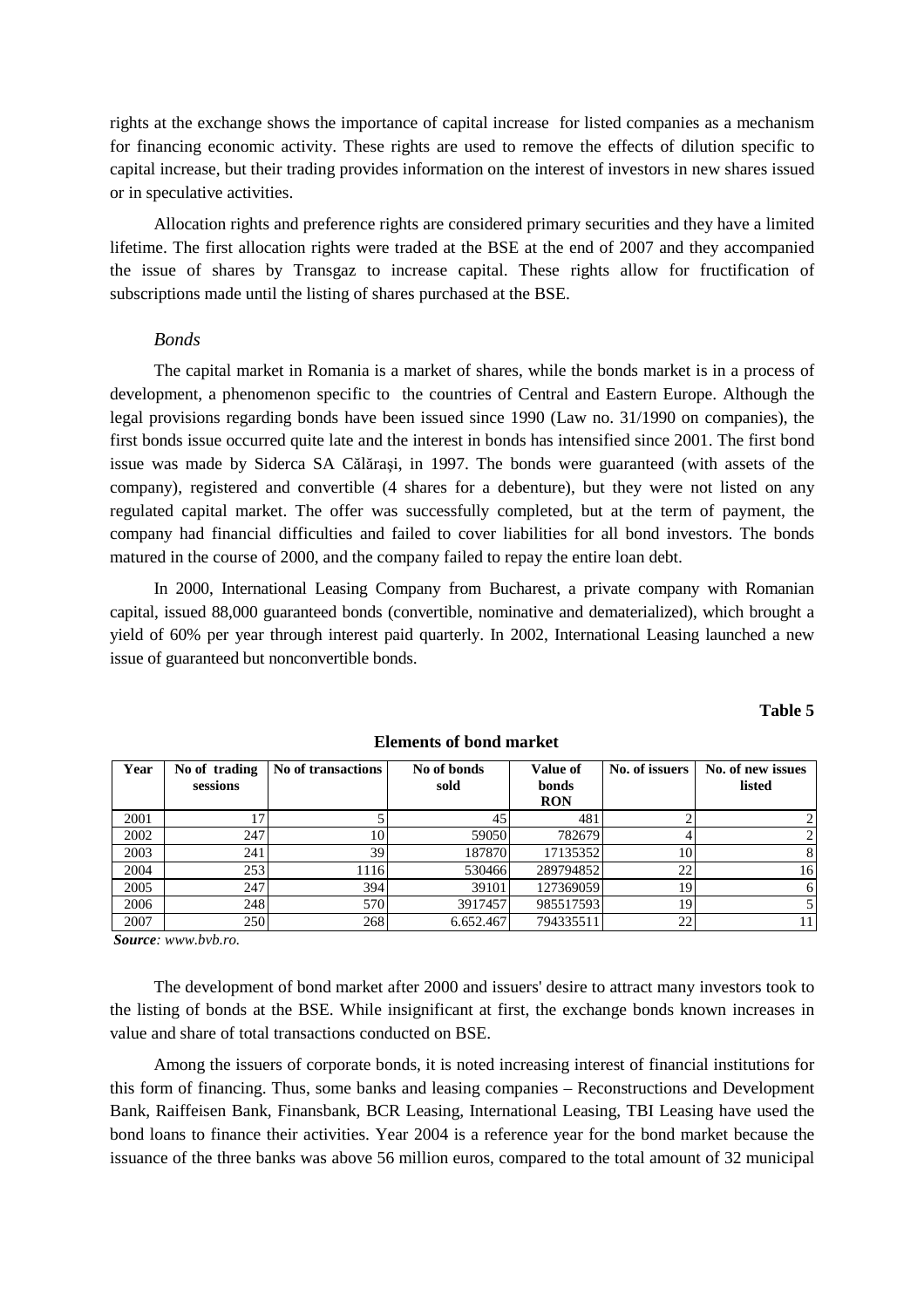issues before in Romania, namely 26 million euros. However, the three banks have attracted more funds in 2004, compared with total funding attracted by local governments (9.2 million euros).



*Figure 2* 

*Source: www.bvb.ro* 

The year 2001 brought a premiere in the Romanian capital - municipal bonds issue. Thus, the town of Predeal is the first issuer of municipal bonds in the history of modern capital market. They offered for sale 50,000 bonds (nominal, dematerialized and nonconvertible), with a nominal value of ROL 1.000.000. The selling price of the bonds was equal to nominal value. The destination of funds was to arrange new ski runs. Predeal initiative was followed by other municipalities such as Mangalia (the destination of funds was related to the arrangement of pedestrian alley among sea wall in the southern area and start building of sport class for a high school called Callatis), Sebeş (which intended to extend and rehabilitate sewerage system), Bacău (loan being used for strengthening and modernization of the Bacovia Theater), Alba Iulia (the objective being to finance the partial rehabilitation of the sewerage system); Zalău (for the achievement of the investment project "Modernization of water"), Cluj-Napoca (the bonds being issued to supplement the existing funds for modernization of Maramureş street, bridge over the Lomb creek and "Michael the Brave" public market), Târgu-Mureş (has used the funds to finance the investment project "Modernizing the Gheorghe Doja street").

The vast majority of these bond loans had the same consultant, namely VMB Partners, that explains the similarities on the terms of the offer prospectus:

- bonds are registered, dematerialized and non-convertible;
- issuer guarantees with the full tax power according to the law and prospectus; guarantee agreements are recorded in the Archives of the Real Guaranties, and the bond creditors` claims have priority over any subsequent claims of third parties to the local public administration;
- issuer pledges to repay debt and to pay interest and fees related to debt only from the local public administration incomes, and the government do not have any obligation to pay this debt;
- $\bullet$  the issue is ...al pari", namely the sale price is equal to the nominal value;
- the interest rate is variable and is calculated quarterly according to formula (BUBID BUBOR  $+$ ) / 2 + a margin of 0,1 - 3%;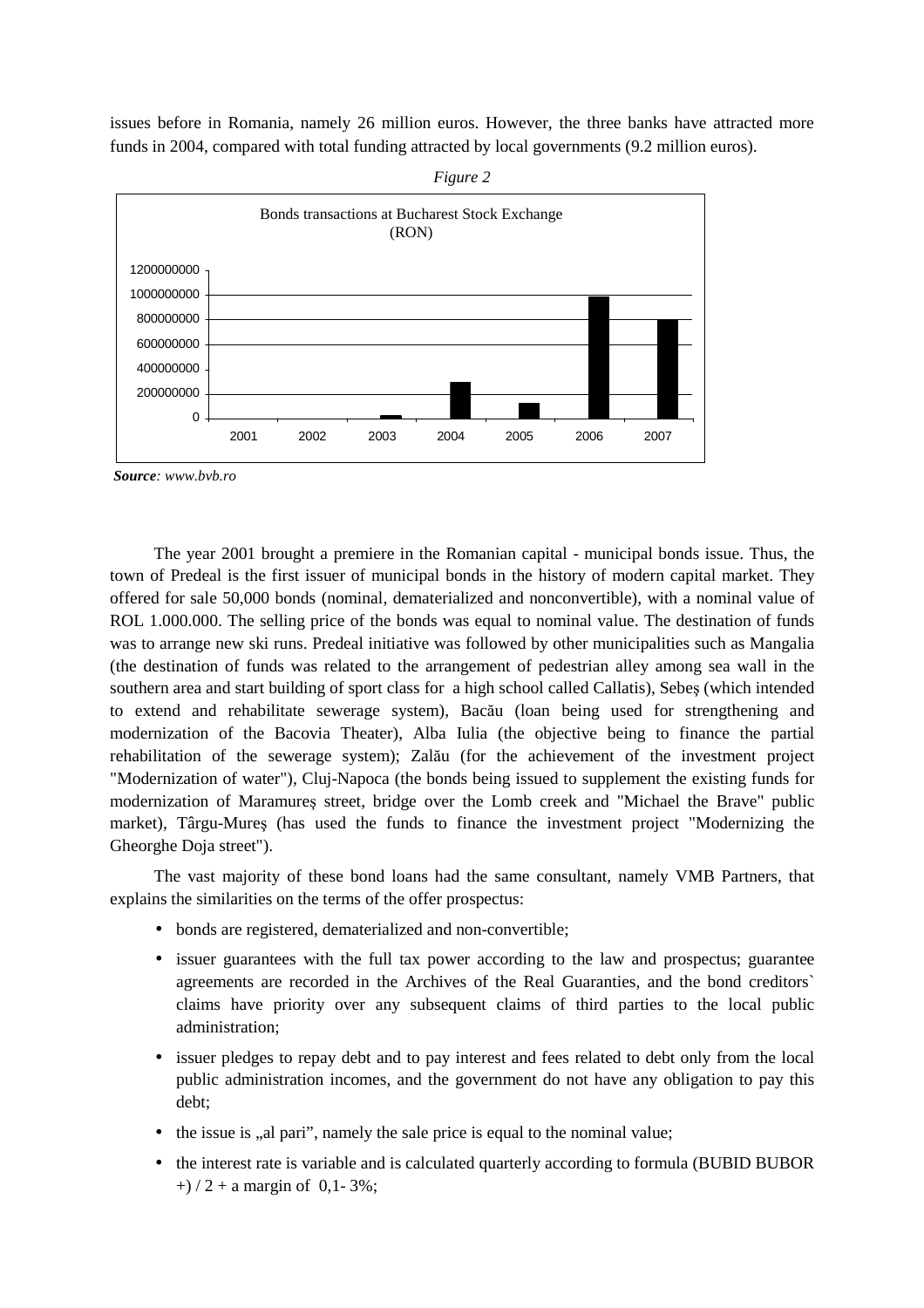- bond loan is reimbursed in half-yearly or quarterly installments equal;
- in the first stage of bonds market, period of maturity was low, being, in general, 18-24 months; the consolidation of the capital market and investors interest for bonds have led to the increase in the period of maturity (15-20 years);
- after concluding the public offer, the bonds are listed and traded on the Bucharest Stock Exchange;
- the sale of bonds was made usually through banks like the Romanian Commercial Bank and the Reconstruction and Development Bank;
- bond redemption takes place at face value.

Municipal bonds are considered attractive securities to investors, because they offer higher yields on government securities by 2-3%. In addition, this high yield is accompanied by a small risk because of the issuer's type and guaranties offered by the issuer. Most of the bonds were subscribed by legal persons - either by banks or by mutual funds. The low interest shown by individual investors can be explained by the lack of economic culture, but also by reduced liquidity of these securities, which manifested in spite of their listing at the Bucharest Stock Exchange.

The offer of bonds listed at the BSE increased by listing bonds issued by two international financial institutions, namely the International Bank for Reconstruction and Development (IBRD) and the European Investment Bank (EIB). These listings show the confidence of these institutions in the Romanian capital, which will contribute to the increased interest of foreign investors for financial instruments, traded on the BSE.

Currently, at the Bucharest Stock Exchange bonds issued by 23 operators are listed: 4 local financial institutions (BCR, Carpathian International Leasing Bank and ProCredit Bank), 17 municipalities and 2 international financial institutions. The highest value of loan debt is recorded in the case of the Romanian Commercial Bank, the European Investment Bank and the International Bank for Reconstruction and Development.

Treasury securities (Treasury Bills and Treasury bonds), long traded through the electronic system administered by the National Bank of Romania, have been quoted since August 2008 at the Bucharest Stock Exchange.

#### *Futures contracts*

Given the importance of speculative transactions and hedging in economic field, at the end of 2007 and early 2008, BSE has launched futures contracts based on indexes (BET and BET-C), shares (issued by the five financial investment companies, Transelectrica, Transilvania Bank, Transgaz and Erste Bank) and currency (euros and U.S. dollars). For now, futures transactions are modest.

## **Conclusions**

The Bucharest Stock Exchange is in a process of development and consolidation. In a period characterized by globalization and regional integration, the Bucharest Stock Exchange should intensify cooperation with stock exchanges from the European area and should think at regional cooperation strategy. Regional integration is a phenomenon particularly intense on the European continent, which is generated by the desire of European stock exchanges to counterbalance the power of strong American stock exchanges, the regional economic integration and the use of a single currency in European Union. Moreover, there are some signs of cooperation between stock exchanges on both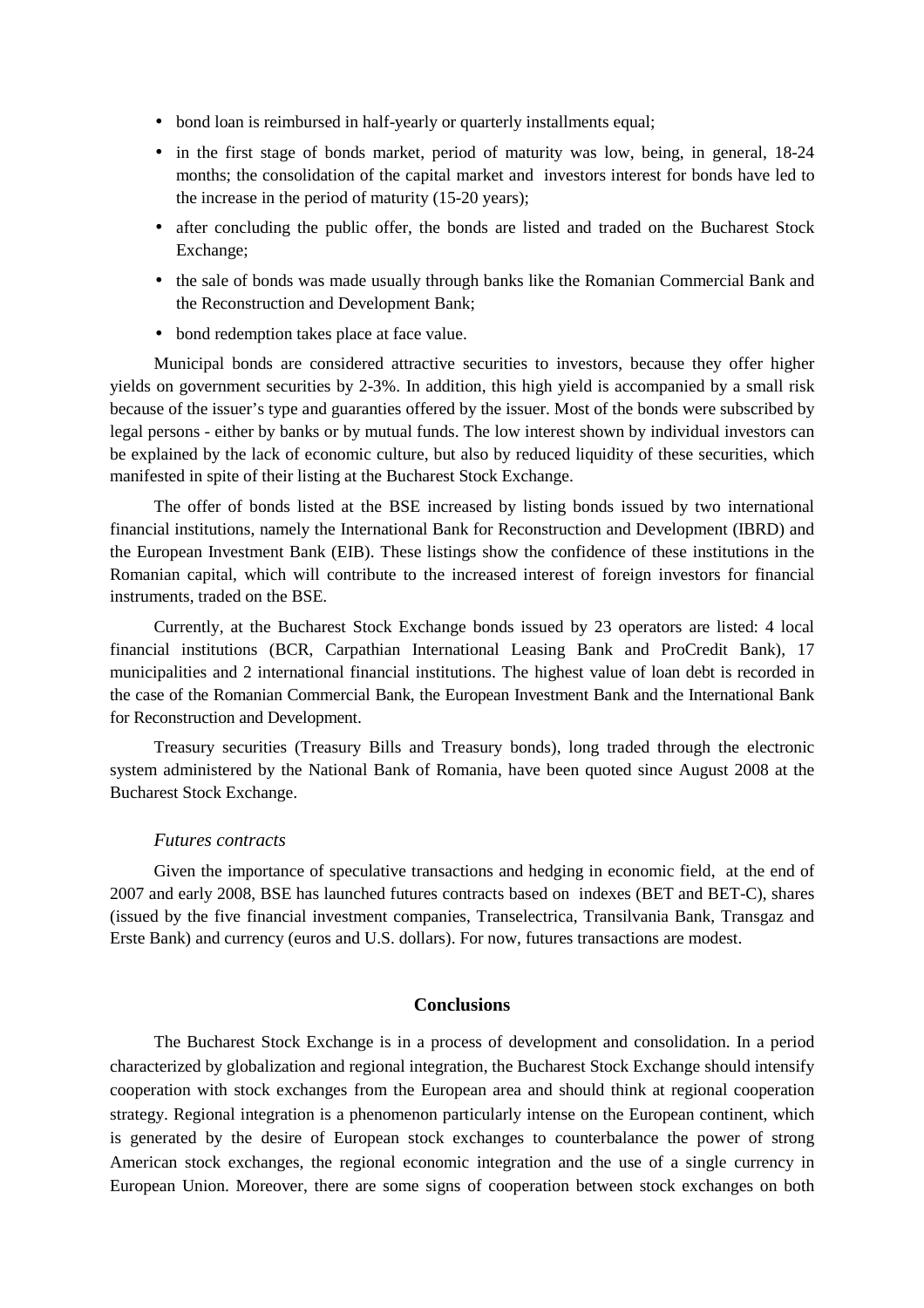continents, the result of the most spectacular being the set up of NYSE Euronext Group. However, in the field of commodities and stock exchanges, the efforts are being made to harmonize legislation, and international and regional organizations try to intensify the cooperation between the market actors.

For the moment, in the region of Central and Eastern Europe, echoes of financial integration are weak, the trend is the cooperation between stock exchanges in the region. The first steps have been taken by the Wiener Börse has launched a CECE family of indices that reflect the movement of blue chips listed on the stock exchanges from Central and Eastern Europe. Moreover, continuing the tradition of cooperation with exchanges in the region, the Wiener Börse has signed cooperation agreements with various stock exchanges in the region. At the end of 2006 an agreement was also signed with BSE so that the transactions made by the Romanian stock exchange are available in Vienna and vice versa. Based on the agreement of cooperation signed, Vienna stock exchange offered advice to Romanians in order to launch futures contracts on BSE.

From its establishment, BSE has signed agreements with various European stock exchanges or from other continents (Thessaloniki Exchange, Athens, London or Tokyo). In August 2007, BSE and the Stock Exchange of Cyprus signed also a cooperation agreement for mutual listing of the most important securities on the two markets. In fact, international institutions recommended intensifying regional cooperation in view of the common characteristics and dimensions of the stock exchanges from South-Eastern Europe. "Such cooperation could help the harmonization of direct links between the various stock exchanges or the development of a common negotiating platform."

For now, we can not talk about integration between any exchanges in Central and Eastern Europe, but only a modest cooperation. Possibilities exist since countries in the region are EU members, have a harmonized legislation and have similar dimensions. In addition, there are models that can be followed successfully - or integrated exchanges like Eurex and Euronext.

It is known that the exchange is a highly sensitive barometer of the economy and the stock market indexes reflect not only the capital market indices but also the economy evolution. BSE is on the rise and changes to be correlated with the evolution of the economy as a whole. According to annual reports, favorable developments of the stock market indexes were supported almost exclusively by the decline in yields of alternative financial investments (deposits in U.S. dollars or in foreign currency and Treasury securities); full capitalization of the growth potential offered by this context has not been possible, preserving a rigid market architecture".

Developing and strengthening of the Romanian capital market has been achieved not only through the efforts of authorities, but also by the Romanian companies that are using capital markets to finance economic activity by launching public primary or initial offers for shares and bonds. Unfortunately, bank credit continues to be in Romania the main form of financing economic activity.

In the process of developing the capital market, we should emphasize the importance of private initiatives, coming from the various entities operating on the capital market. In this respect, we should mention the activity of Vanguard Brokerage Company that launched the first indices on the Romanian market in 1996, a year before the launch of official BET index. The following year, the stock exchange from Sibiu launched its own index named BMS I that was used as the base for futures contracts until the emergence of BET index in September 1997.

Another brokerage company - Intercapital Invest, displeased with the BSE index, launched its own index TRX, which becomes an important tool of analysis for individual and institutional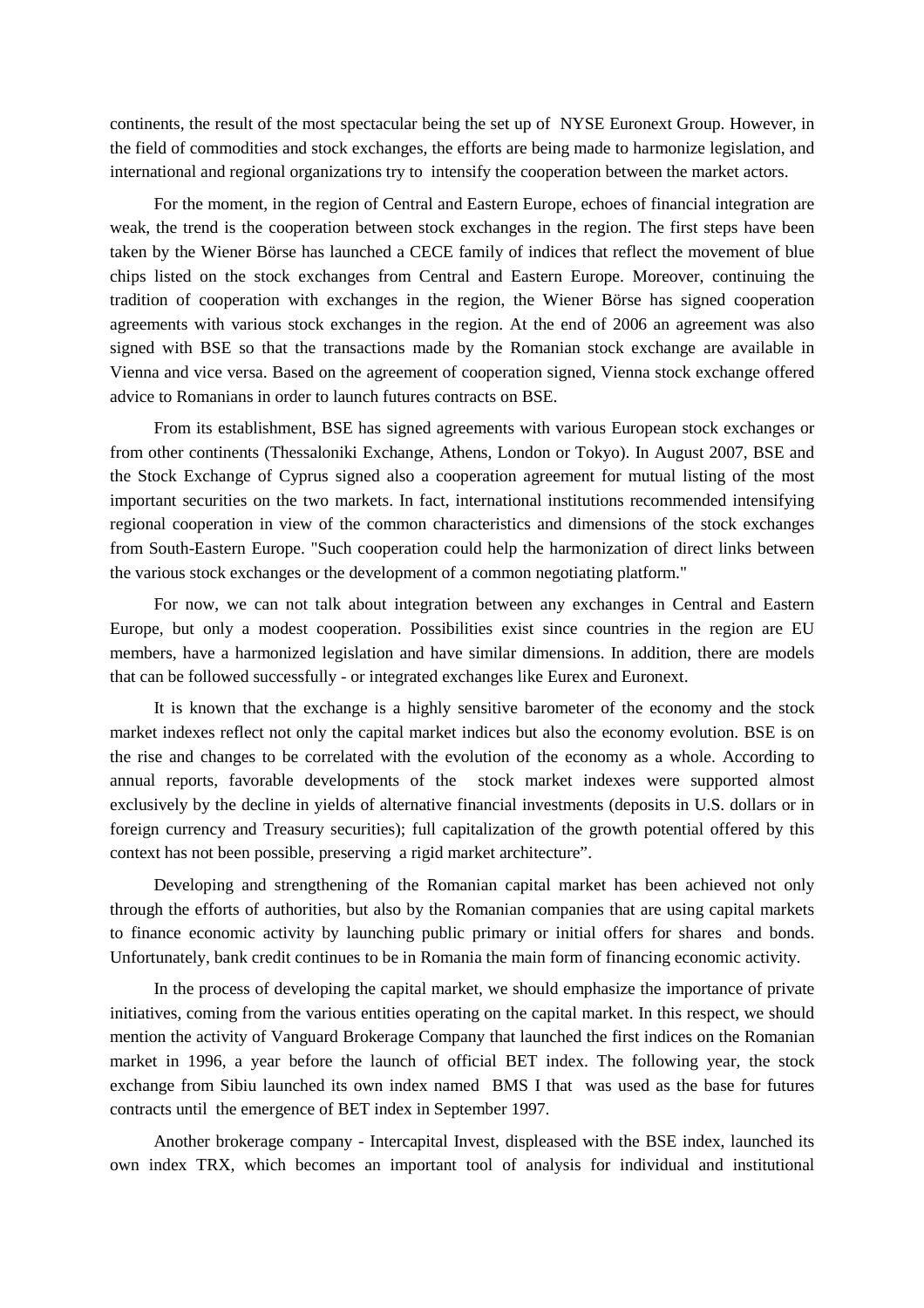investors. Complaints of the brokerage company's specialists focused on big weights of companies with large capitalization in basket indices like SNP Petrom, Transilvania Bank and Rompetrol Refining; omission of the financial investment companies in BET-C index (so, BSE does not have a composite index covering all shares listed) and dividends distributed by listed companies.

Given the predominant speculative side of activities conducted at BSE, portfolio investors are interested and respecting the principles of corporate governance in companies which are minority shareholders. An OECD report on corporate governance prepared for our country in 2001 highlighted many problems facing minority shareholders. The most troubling areas in applying the principles of corporate governance were the role of the supervisory board and reduced protection of shareholders, which placed Romania the  $7<sup>th</sup>$  of 10 in a ranking compiled in 2000 by SG Emerging Markets Equity Research.

In the report prepared in 2005 by the Foreign Investors Council of Romania, there is valued progress in the field of corporate governance and capital market, but certain aspects need improvement: the distribution of dividends, cumulative voting, the role of auditors, etc. Furthermore, it requires developing a National Code on Corporate Governance, in this way Romania will cope with practices specific to the European Union. So far, the Institute of Corporate Governance was established, its mission is a proper training of managers, members of the Management Board and other persons involved. Corporate governance is particularly important because, according to specialists, it has direct implications for the process of attracting capital, investing funds and thus for economic growth.

With all these combined efforts of state institutions, brokerage firms and companies, the Romanian capital market and its main component - BSE - are among the last in European top and made small annual progress comparative with Bulgarian or Belgrade Stock Exchanges.

# **Table 6**

| <b>Exchange</b>                 | <b>Domestic market</b><br>capitalization 2007 | Domestic market capitalization<br>2006 |
|---------------------------------|-----------------------------------------------|----------------------------------------|
| Athens Exchange                 | 264,960.8                                     | 208,256.1                              |
| <b>Bucharest Stock Exchange</b> | 30,642.0                                      | 25,235.0                               |
| Bratislava Stock Exchange       | 6,911.3                                       | 5,831.4                                |
| <b>Budapest Stock Exchange</b>  | 46,195.6                                      | 41,934.5                               |
| <b>Bulgarian Stock Exchange</b> | 21,667.7                                      | 10,325.0                               |
| <b>Cyprus Stock Exchange</b>    | 29.474.3                                      | 16,157.8                               |
| Euronext                        | 4,222,679.8                                   | 3,712,680.8                            |
| <b>Istanbul Stock Exchange</b>  | 286,571.7                                     | 162.398.9                              |
| Ljubliana Stock Exchange        | 28,794.0                                      | 15.180.7                               |
| London Stock Exchange           | 3,851,705.9                                   | 3,794,310.3                            |
| Prague Stock Exchange           | 68,913.2                                      | 44,372.1                               |
| Warsaw Exchange                 | 211,620.2                                     | 151,809.0                              |
| Wiener Borse                    | 236,448.4                                     | 199.121.0                              |

**European Stock Exchanges ranking (millions USD)** 

*Source: World Federation of Exchanges, http://www.world-exchanges.org/publications/EQUITY107.xls; http://www.world-exchanges.org/publications/OTHER%20MARKET107.xls* 

The causes of slow development of capital market are numerous and consist of: late establishment of the two parts of the capital market (Bucharest Stock Exchange and RASDAQ), modest use of capital market in the privatization process of state-owned companies; compromise of